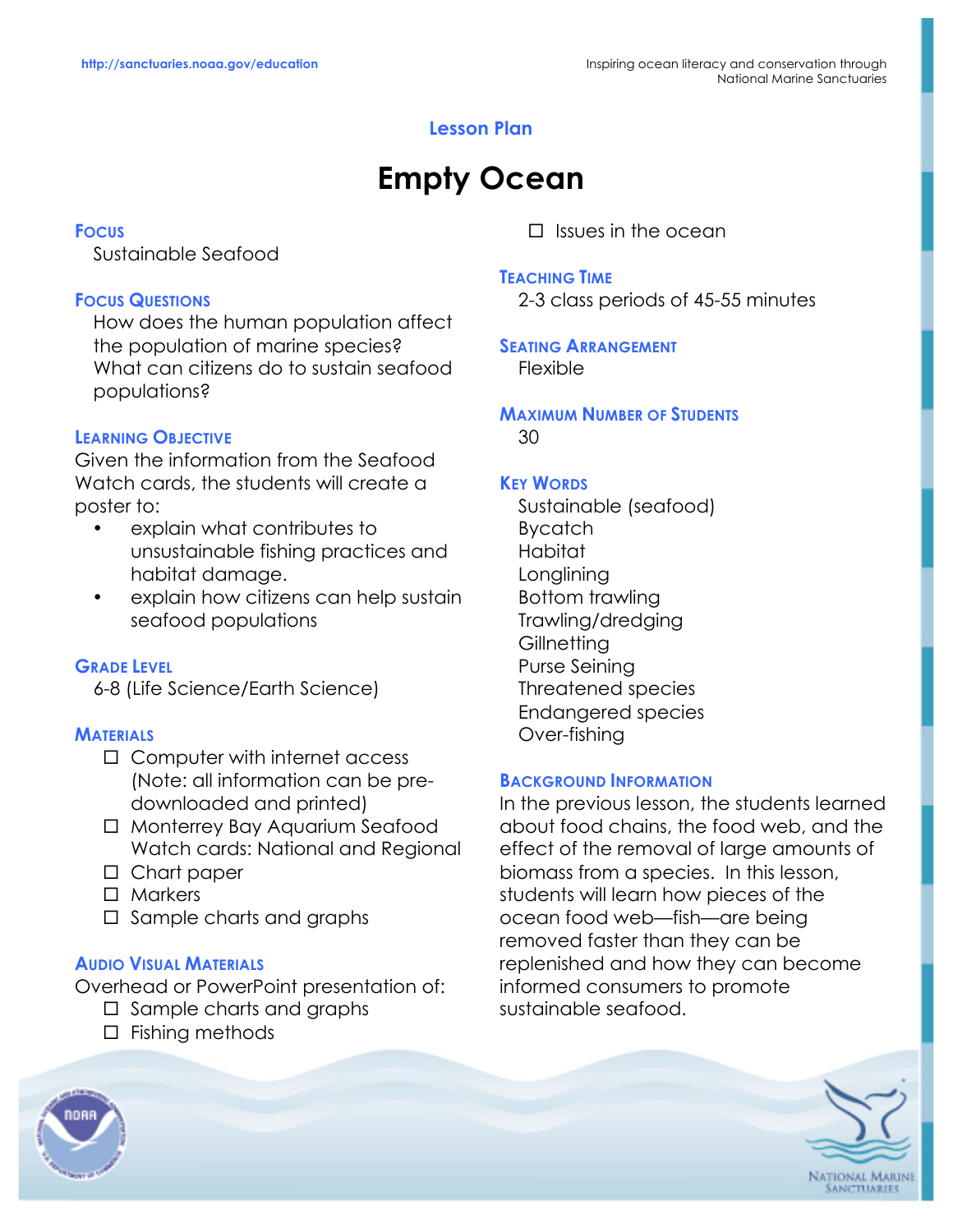Around the world, fisheries are threatened with collapse due to unsustainable fishing methods and ecosystem destruction. There are a variety of factors affecting the ocean and its inhabitants around the United States. Bycatch, habitat damage, and overfishing are the primary causes in recent times of the decline in species in the aquatic environment. Bycatch results from fishing methods, such as longlining and bottom trawling, which use very large nets to sweep through the water. Fishermen target a certain species, but the nets and lines catch any marine life in their path. This is a significant problem for threatened and endangered marine species. Turtles, whales, and dolphins often become entangled in nets and lines that hinder their ability to catch food or prevent them from surfacing to breath.

Habitat damage is evident in various ecosystems along the coastal United States. Coastal waters suffer from the constant population growth along the coasts. Bottom trawling drags nets over the seafloor to catch fish, scallops, sea urchins, and crustaceans, but the nets and the rockhopper gear damage coral and places where fish feed and breed.

Between 1950 and 1994, commercial fishermen increased their catch by 400% to keep up with the growing demand for seafood. Since 1989, the global ocean has been overfished (fish are caught faster than they can reproduce). However, new boats are set into the waters every year around the world. Examples of overfished species include: cod, sharks, bluefin tuna, many types of West Coast rockfish,

monkfish, orange roughy, and Chilean seabass.

However, there are actions citizens of all ages can take to help reverse the decline. The Monterey Bay Aquarium has developed regional and national Seafood Watch cards to guide consumers toward seafood choices that are sustainable (balance fishing practices with species reproduction). The cards give information about the best choices for seafood, good alternatives if the best are not available, and seafood to avoid. Best seafood choices include fish that are sustainably harvested using gear that allows for the least harm to the species' population and to the environment. The information on the cards is updated regularly.

# **PREPARATION**

Download the National Seafood Watch card and the corresponding card for your region of the United States at http://www.mbayaq.org/cr/cr\_seafoodw atch/download.asp

(Note: You may also request wallet-size cards by contacting your nearest national marine sanctuary.)

Learn about Ocean Issues and download the summaries

http://www.mbayaq.org/cr/cr\_seafoodw atch/sfw\_issues.asp

Watch these videos to learn about Fishing and Farming Methods

http://www.mbayaq.org/cr/cr\_seafoodw atch/sfw\_gear.asp - top

Prepare sample charts and graphs for overhead projector or PowerPoint presentation.



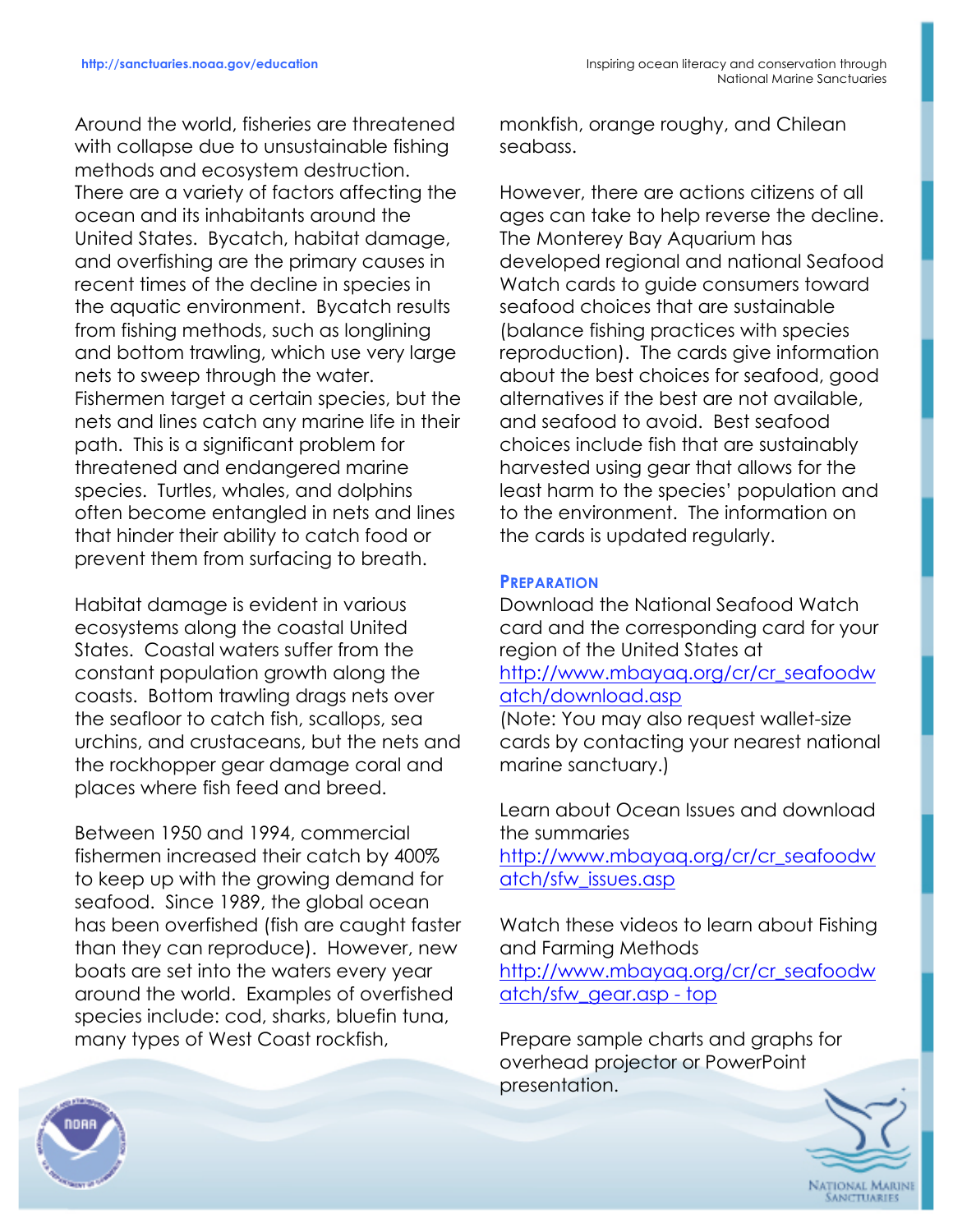#### **LEARNING PROCEDURE**

# *Introduction:*

Separate the students into groups of four. Have them brainstorm what they know about the fish they eat, such as the names of the fish, where and how they were caught, and any other information they know about the fish, such as its abundance in the ocean. After the brainstorming session, have each group record their information on a chart, and bring the class back together to share ideas.

*Lesson:*

Activity A: Issues and Fishing Methods

1. Separate the class into groups of four for a jigsaw activity. Have each student visit the Monterey Bay Aquarium Seafood Watch website to learn about the issues surrounding seafood and the fishing gear used to catch seafood. Have each student take notes on one Issue. Then, have students each research and take notes on one fishing method. You may want to choose the issue and the fishing method for the students to balance groups. If computer accessibility is a problem, the information can be printed and distributed to the students in hard copy format.

2. When the students are finished taking notes on the issue and fishing method, have all the students with one method or issue (e.g. the Dredgers) group together and share their information.

3. Have students gather back with their original groups of four and share all the information on the fishing methods. Discuss the information using the questions below as a guide. Emphasize that as the demand for seafood has grown and fishing technology has improved, fishermen have become better at catching fish. The United States regulates fishing to try to help fish stocks recover, but many other countries do not.

- What surprised you the most in your research?
- Which fishing method is the least harmful to the environment? To the non-targeted species (bycatch)? Why?
- Which fishing method is the most harmful to the fish? To the bycatch? Why?
- Why are fishermen using the harmful methods if they cause damage?
- How do these fishing actions affect the sustainability of the resource?

Activity B: Fish in Your Area

1. Divide the students into small groups (2- 4 each). Have students develop a research project to answer the following questions:

- Where are fish sold in your community? (i.e. list all the local supermarkets, fish markets, local restaurants)
- What are the top five types of fish sold at each place?
- Where does the fish come from?
- How is it caught?
- What is the price of each fish at each location?
- What is the most popular fish species?



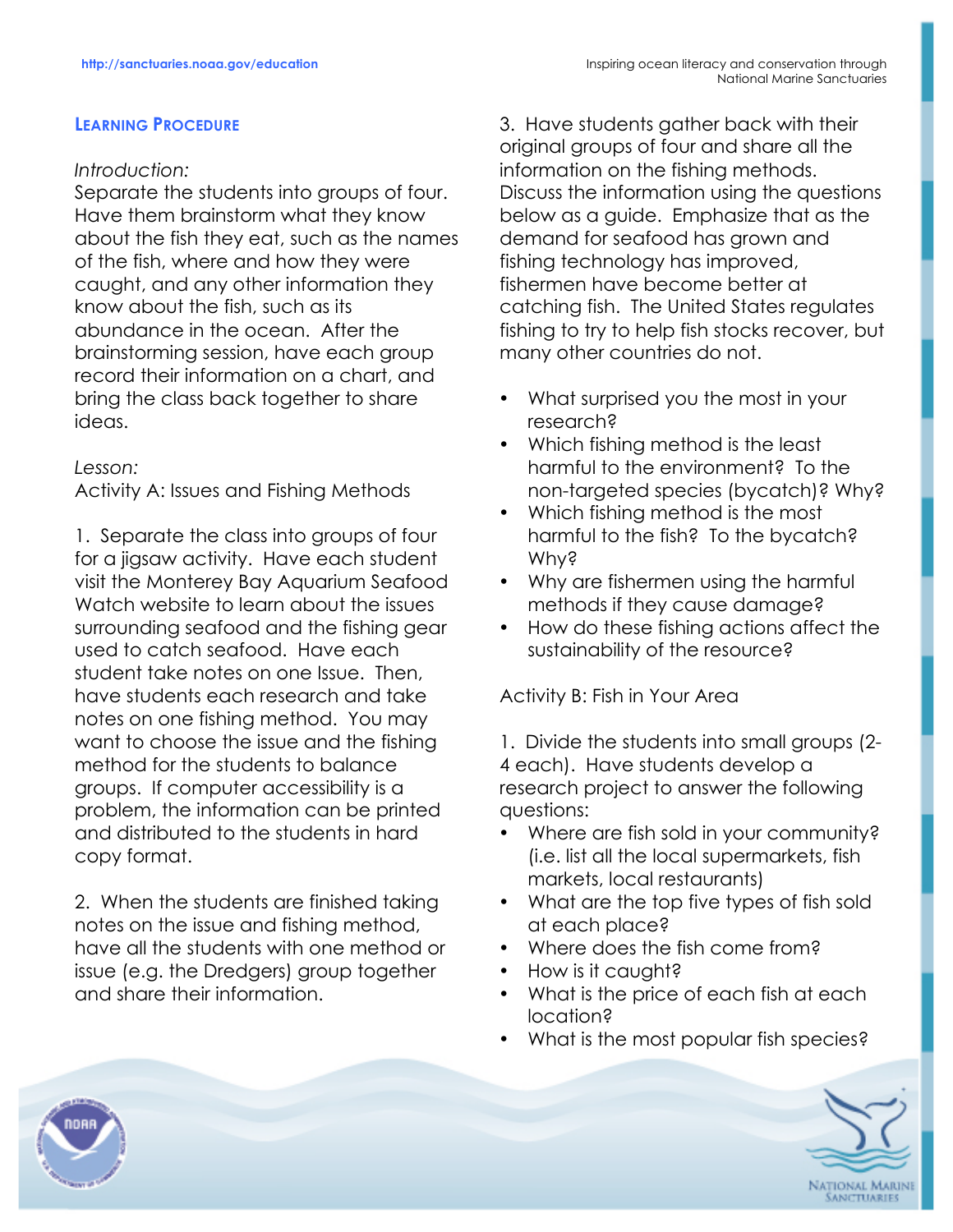- What is the frequency of different fish species in the markets?
- Which of these species are facing overfishing pressures? This information can be found on the Monterey Aquarium Seafood Watch site.

2. Have students represent this data in graphs and charts to present to the class. Each presentation should interpret the data and explain the implications of the amount and type of fish consumed in the community on the sustainability of the species.

3. Have students write letters to an area business establishment presenting what they have learned and actions they would like to see the business take to help promote sustainability.

# **THE BRIDGE CONNECTION**

http://vims.edu/bridge -- Click on "Ocean Science Topics" in the navigation menu to the left, then navigate to (1) "Human activities," then "Environmental Issues," then "Sustainability" or "Conservation"; (2) "Human activities," then "Seafood" or "Fisheries"; (3) "Biology," then "Vertebrates," then "Fishes"; and (4) "Biology," then to "General Marine Life."

#### **THE "ME" CONNECTION**

Have students write a letter to the National Marine Sanctuary Foundation, a Seafood Watch partner, outlining what they learned about sustainable seafood and the actions they will take to help overfished populations of fish recover:

National Marine Sanctuary Foundation 8601 Georgia Avenue, Suite 501 Silver Spring, MD 20910

### **CONNECTIONS TO OTHER SUBJECTS**

English/Language Arts; Social Studies; Geography

### **EVALUATION**

1. Formative Evaluation: Evaluate the group work in progress, the related presentation, and the research project. 2. Summative Evaluation: There are seven species of fish that appear on all the regional and the national Seafood Watch cards (Chilean Seabass/Toothfish; Orange Roughy; Salmon – farmed, including Atlantic; Sharks; Shrimp – imported, farmed, or trawl-caught; Swordfish; and Bluefin Tuna). Have each student pick a species to research (not one identified in the group project). They should answer the following questions on a poster or in a PowerPoint presentation. A graphic representation of the fish should be included.

- What type of fish did you research?
- Where does it live?
- Who fishes it and how?
- Where are most of the consumers of the fish live?
- Why is it not a sustainable resource?
- How can people help increase the population of the fish? (Should have the Seafood Watch website on the poster.)

#### **EXTENSIONS**

Students can visit this site and complete the activities on fisheries management http://www.oar.noaa.gov/k12/html/fisheri es2.html